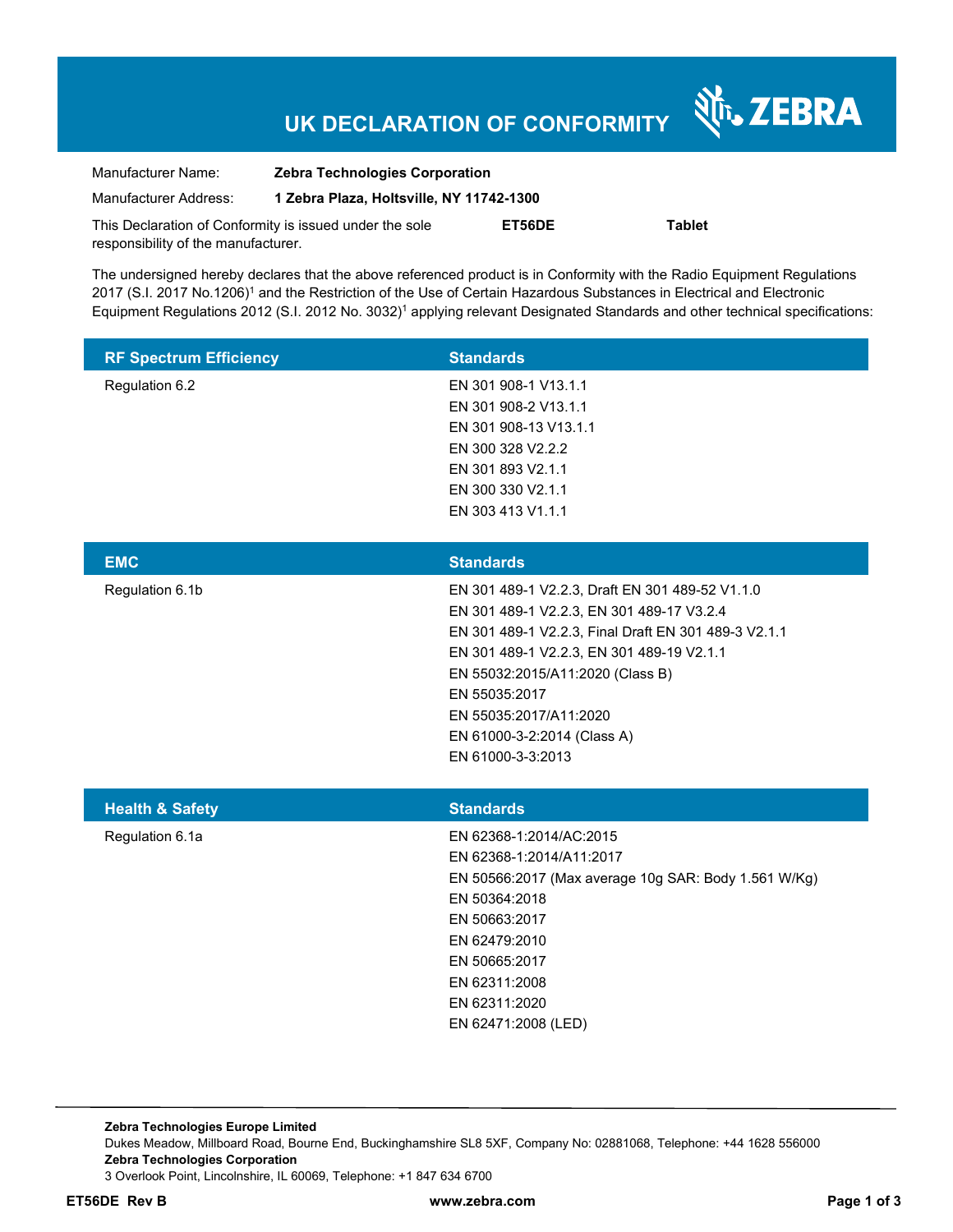## **UK DECLARATION OF CONFORMITY**



### **Environmental Standards**

Restriction of the Use of Certain Hazardous Substances in Electrical and Electronic Equipment Regulations

EN 50581:2012 EN IEC 63000:2018

With regard to the Radio Equipment Regulations 2017 (S.I. 2017 No.1206)<sup>1</sup>, the conformity assessment procedure referred to in regulation 41(4)(a) and detailed in Schedule 2 has been followed.

 $^{\rm 1}$  As amended by applicable EU withdrawal legislation implemented at the time of issuing this declaration

#### **Signed on behalf of Zebra Technologies Corporation**

*(Signature of authorized person)* Marco Belli Rev: B مستقادة المستقادة المستقدمة المستقدمة المستقدمة المستقدمة المستقدمة المستقدمة المستقدمة المستقدمة Sr. Manager, Regulatory **Date: 1 December 2021** Place: Bourne End, UK